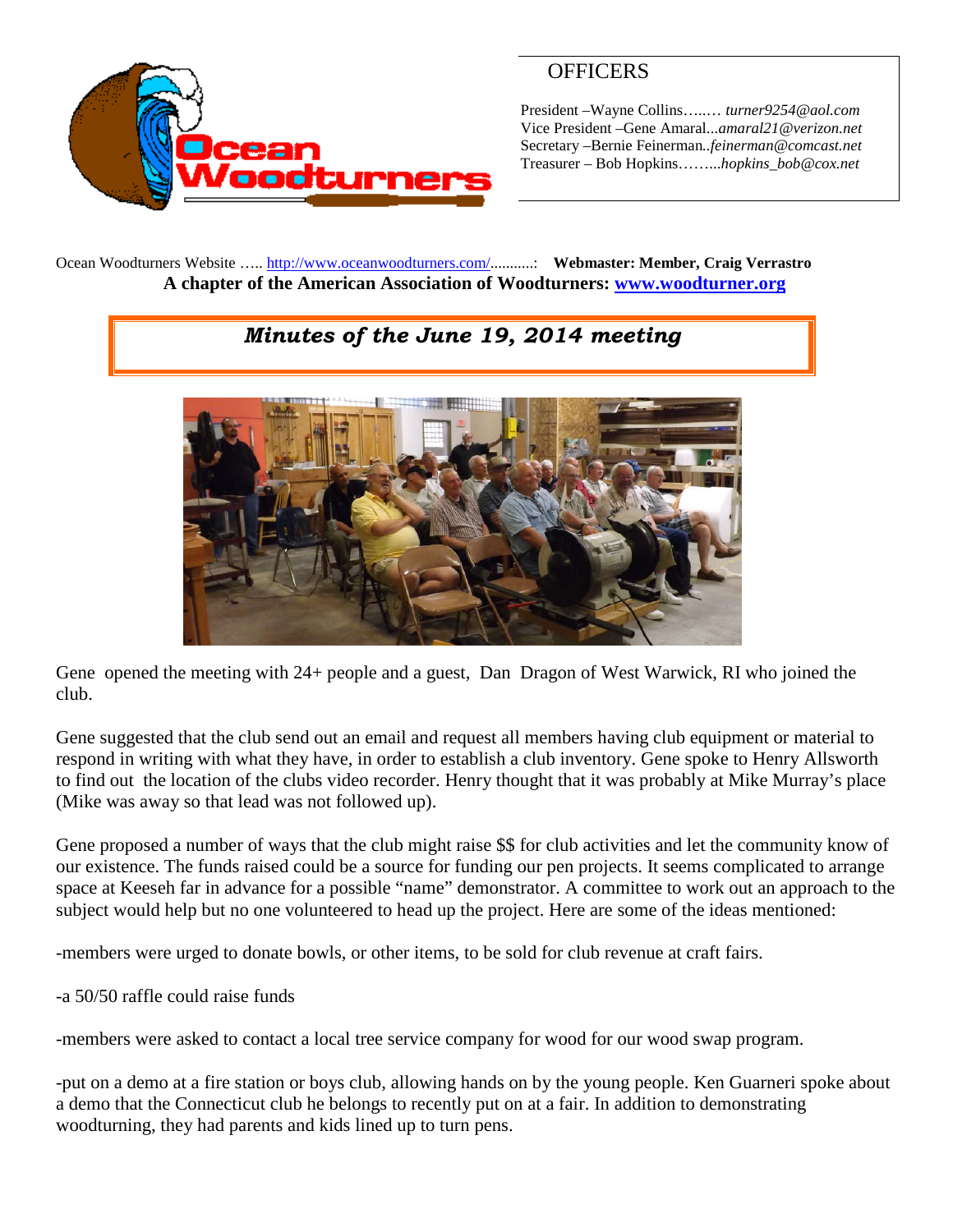Bernie told of a club that put on a demo "making pepper grinders". At the conclusion of the demo the club handed out 12 pepper grinder kits for the members to take home, make into a pepper grinder, and then return the finished grinders to the club for the club to sell at a craft fair as a fund raiser.

Member were reminded to have their pictures taken for our newsletter and file. Garet Holcomb and William Smith {of Little Compton} had their picture taken.

Members were asked to prepare to bring in some of their jigs for a future meeting on the topic of jigs. Pictures of the jigs could be sent to Bernie or Gene for possible posting on the club website.

Gene mentioned that he was given a Jet joiner/planer and the reviews were very poor, plus, when he took off the front plate, he could not affix it after a half hour. He latter contacted Jet technical with poor results and was told that since he was not satisfied with it he should return it were it purchase (Burns Tool). It took the Burns Tool worker 20 minutes to secure it back in place. The seller was reluctant to accept the return, but after a call to jet, return for credit was issued. Gene is still looking for a 6" joiner/planer.

Finally, Gene learned that Bob O'Connor was still in poor health. He needs his barn repaired this fall and the members were solicited, and nine members signed up to help.

Bob Hopkins was away so no report of our treasury balance was made.

Wayne Collins, Bob Hopkins, Mike Murray, and Earl Randall were off to take a woodturning class with David Ellsworth.

Lincoln Park Project– Wayne sent in 36 pen blanks that he prepared from some of the Lincoln Park roller coaster wood. The plan is that 4 sets of blanks will be handed out per interested turner at the next meeting. The turner keeps 2 finished pens and returns 2 finished pens to the club for use by SWQ (the company providing the wood). The turner is supposed to furnish their own pen kit mechanisms. The returned pens will be auctioned off on Ebay to raise funds for the Boys and Girls Club of Greater New Bedford. There is more lumber available for cutting up into turning blanks. Garet Holcomb took 8, Susan Sparks took 4, William Smith [of Little Compton] took 8, Tom Powell took 4, and Bob Desrochers took 4.



John Chakuroff offered to make some pens for the club if the club provides him the mechanisms and he will supply the wood. The finished pens will be given to Gail for the Pens for Nurses project.

Club project is on hold while George Lough works out some mechanism designs. One suggestion made was that perhaps, instead of horses on a carousel, we make an amusement park ride of cups and saucers, or something else that involves more members turning and less woodworking and woodcarving. Ed Keenan was planning on meeting with Angelo after the meeting to review the CNC generated horse he made.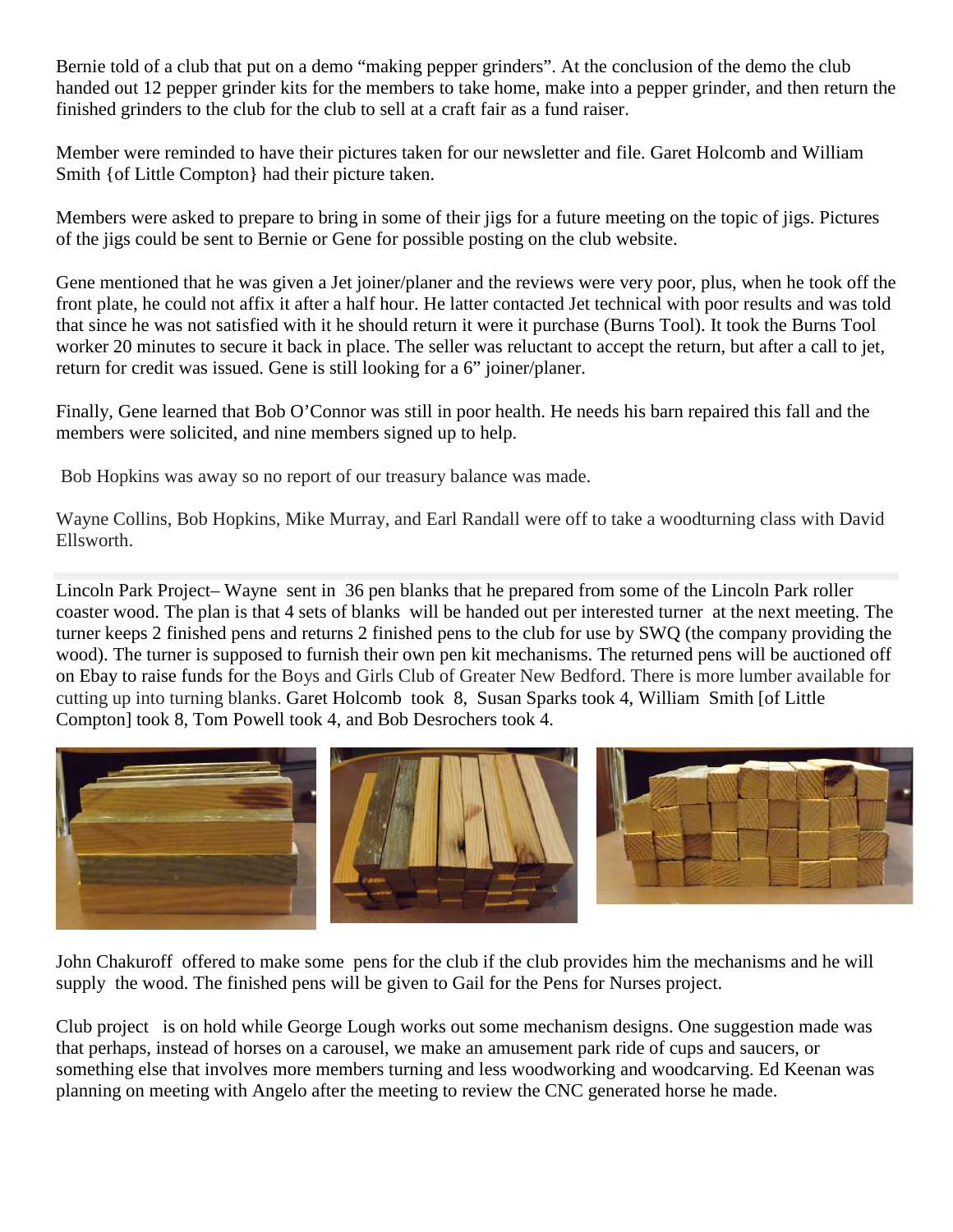## **Demonstration** Angelo Iafrate – reviewed sharpening woodturning tools



Angelo explaining the proper shape of a skew cutting edge







Setting up an original Jerry Glasser sharpening jig

Some notes from the demo -

Angelo handed a few copies of sketches showing the woodturning tool edges and typical sharpening angles. These sketches, similar to many in woodturning tool catalogs, may turn up on the club website He suggested making a cradle to hold a round sided skew flat wile sharpening its edge.

Reviewed some old tools that were brought in –

- a mortise chisel with a Bedan edge grind (but lacking the tapered cross section of a Bedan)
- a hook tool similar to a ring/termite tool

-a Woodcut tool (also similar to a ring/termite tool) but with a gap cover to restrict the size chip it could make.

The angle of a skew point should be 70 degrees from the long point to the short point.

Spindle gouge often has a 30 degree bevel, bowl gouges are often blunter

Demonstrated setting up an original Jerry Glasser jig for gouge sharpening that came with many pages of instructions. Many people now use Oneway Wolverine jigs for grinding.

His grinder is setup with 54 and 120 grit 1" wheels which are balanced. Uses a Oneway Diamond dresser to keep the wheels flat and free of metal particles. A Harbor Freight grinder was setup which had lots of vibration – might be due to loose mounting bolts, unbalanced 34" grinding, wheels, or??? – Harbor Freight sells a 6" grinder setup for \$30 and a metal stand for \$30. Woodcraft sells a Rikon slow speed grinder with 8" wheels for \$130.

You can tell if a tool is HSS or Carbon by looking at the sparks generated while grinding. The HSS sparks look like comets, while the carbon steel sparks look more lime fireworks.

Towards the end of his talk members were encouraged to try sharpening their tools under Angelo's guidance.

**Show and Tell**